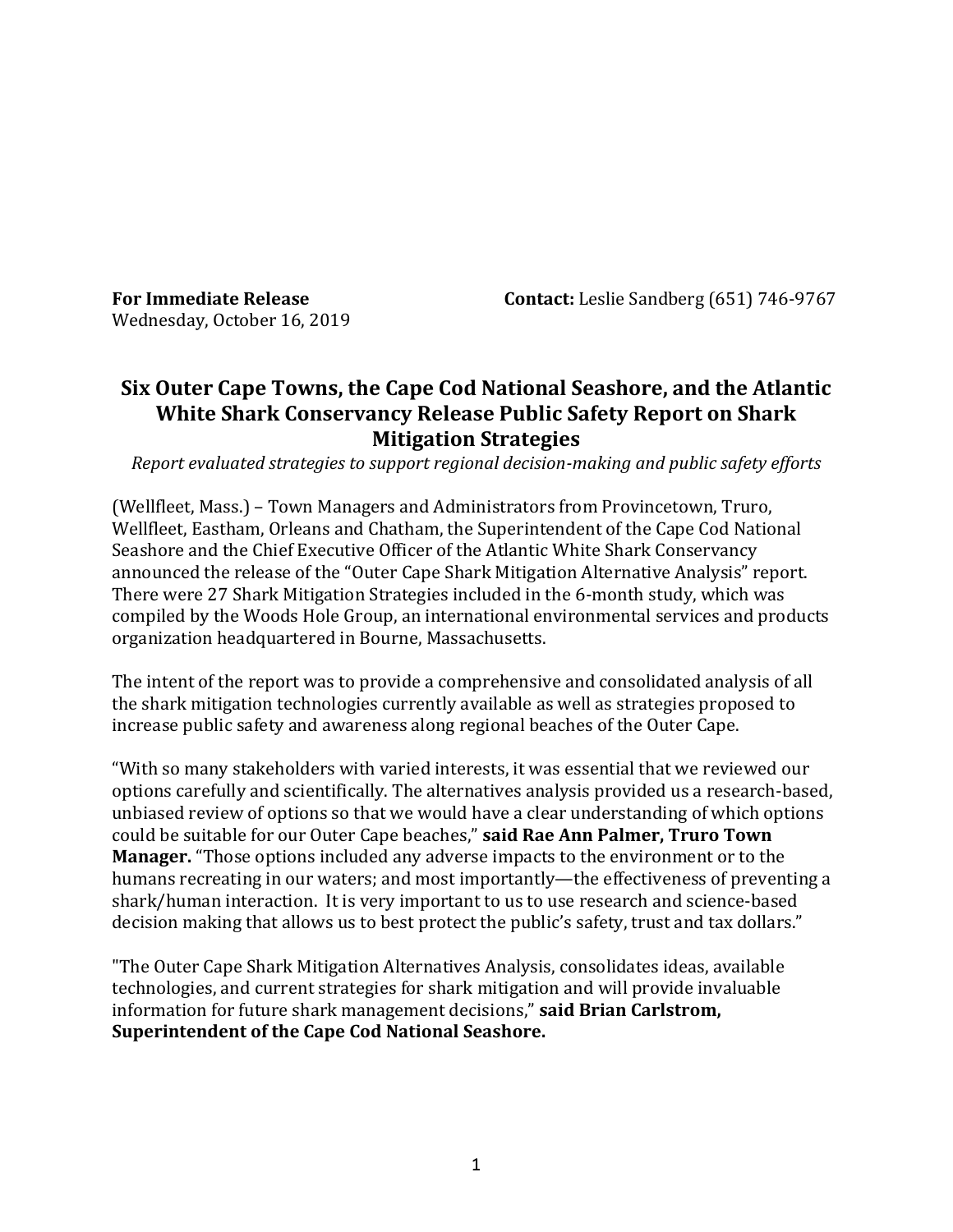The mitigation strategies in the report were divided into three categories: technologybased, barrier-based and biological-based. This included barriers, tagging, visual detection, acoustic detection, magnetic, adaptive camouflage, culling, contraception, electric shock, scent smell and modifying behavior.

The Woods Hole Group worked to establish a comprehensive list of technology-based, barrier-based, and biological-based alternatives in the study. All available alternatives received equal consideration. The comprehensive list of alternatives was developed based on: 1)Researching strategies that had been implemented elsewhere around the world; 2) feedback from local Towns regarding alternatives suggested or presented by the public; 3) feedback given to municipal leadership by citizens, vendors, and/or stakeholder groups; and, 4) strategies suggested through a public survey conducted earlier this year, where over 500 members of the public responded.

The geographical range of the report was limited to beaches owned and maintained by the six Outer Cape Towns and the National Seashore. The beaches were either classified as open Atlantic Ocean, Cape Cod Bay, Nantucket Sound or estuaries. There were unique and variable environmental and marine conditions found due to the tides, winds and waves which created many challenges for the success of some of the Shark Mitigation Alternatives.

The most important finding to emphasize from the Shark Mitigation report is there is no one alternative or suite of alternatives that can *100% guarantee the safety of individuals who choose to enter the water.* Prior to the deployment of any alternative, it will be critical to develop a regional consensus regarding the most appropriate pathway forward. To work towards a regional consensus, Woods Hole Group recommends the continued expansion of education and outreach efforts and open dialogue between stakeholder groups.

"The Woods Hole Group report is the first step in making an informed decision on the Town of Wellfleet's actions regarding shark mitigation," said **Dan Hoort, Wellfleet Town Administrator. "**We know that humans need to modify their behavior when in the presence of this apex predator. Now we begin to determine if there are additional strategies that may be effectively employed to reduce the possible human interaction with a shark."

"Since its inception, The Atlantic White Shark Conservancy has been committed to supporting research on white sharks in this region and sharing that information with public safety officials, beach managers and the general public to help enhance public safety. We will remain steadfastly dedicated to this mission," said **Cynthia Wigren, Chief Executive Officer, Atlantic White Shark Conservancy.**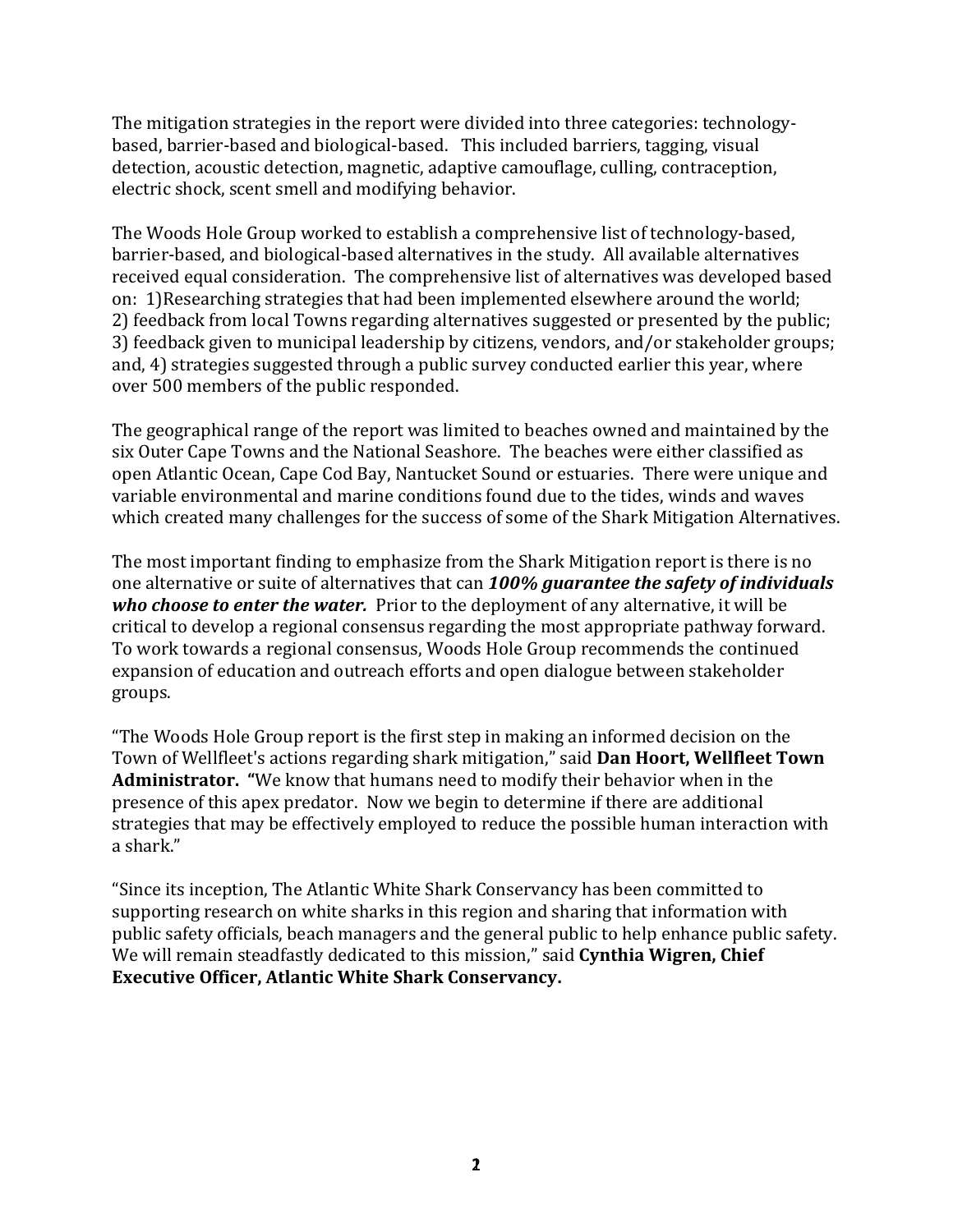# **Brief Summary of Report Findings**

**Visual and Acoustic Strategies:** these strategies may alert beachgoers to the presence of a shark, but might not have the effect of reducing attacks:

- The success rate of visual observations is limited and once a shark is sighted it is already very close to the swimming area.
- Tagging efforts only sample a small portion of the shark population, but they do effectively identify and detect those particular sharks. An expanded program may help inform safer human behavior by improving our understanding of the shark population.
- Real-time buoys may have a role in improving public safety as part of a wider response strategy, but their deployment would not mean swimmers are safe from sharks.
- Sonar detection systems have not yet lived up to their potential.
- No technology-based alternatives separate sharks from humans.

# **Wearable and Repellent Mitigation Technologies**

- May not deter a shark committed to an aggressive attack vector.
- The effect of camouflage is inconclusive.
- These technologies are personal purchases, not a regional form of protection, and individuals should be careful when employing them.

### **Barrier Technologies**

- Suggested barriers would not work well in the open Atlantic Ocean, there are problems with marine life entanglements for some and all barriers would affect wave attenuation, making it difficult for the surfing community. Most, if not all, barriers studied would not be successful in open Atlantic facing beaches.
- The limited number of semi-rigid barrier installations in Australia have been effective at excluding sharks but might have long permitting timelines and high costs if proposed locally.

### **Biological-Base Alternatives**

- Sharks and Seals are protected species by state and federal law. Therefore culling, drum lines, contraception or indigenous hunting are not permitted, nor feasible.
- There is also no evidence to suggest that reducing the local grey seal population would decrease the regional shark population.
- Scent/Smell deterrents have limited level of effectiveness as it may only work over a short range of time and sharks may develop a tolerance to this.

### **The Most Effective Form of Mitigating Human-Shark Interaction to date**

- Modifying Human Behavior. The most effective way to minimize the risk of another fatality is for beachgoers to change their behavior during the peak shark activity season.
- The public and all stakeholders need to understand and acknowledge that different behaviors, whether wading or swimming or surfing pose different levels of risk. Everyone going into the ocean should exercise caution, follow established best management practices, such as *Shark Smart Behaviors*, and be willing to assume the level of risk associated with their behavior prior to entering the water.